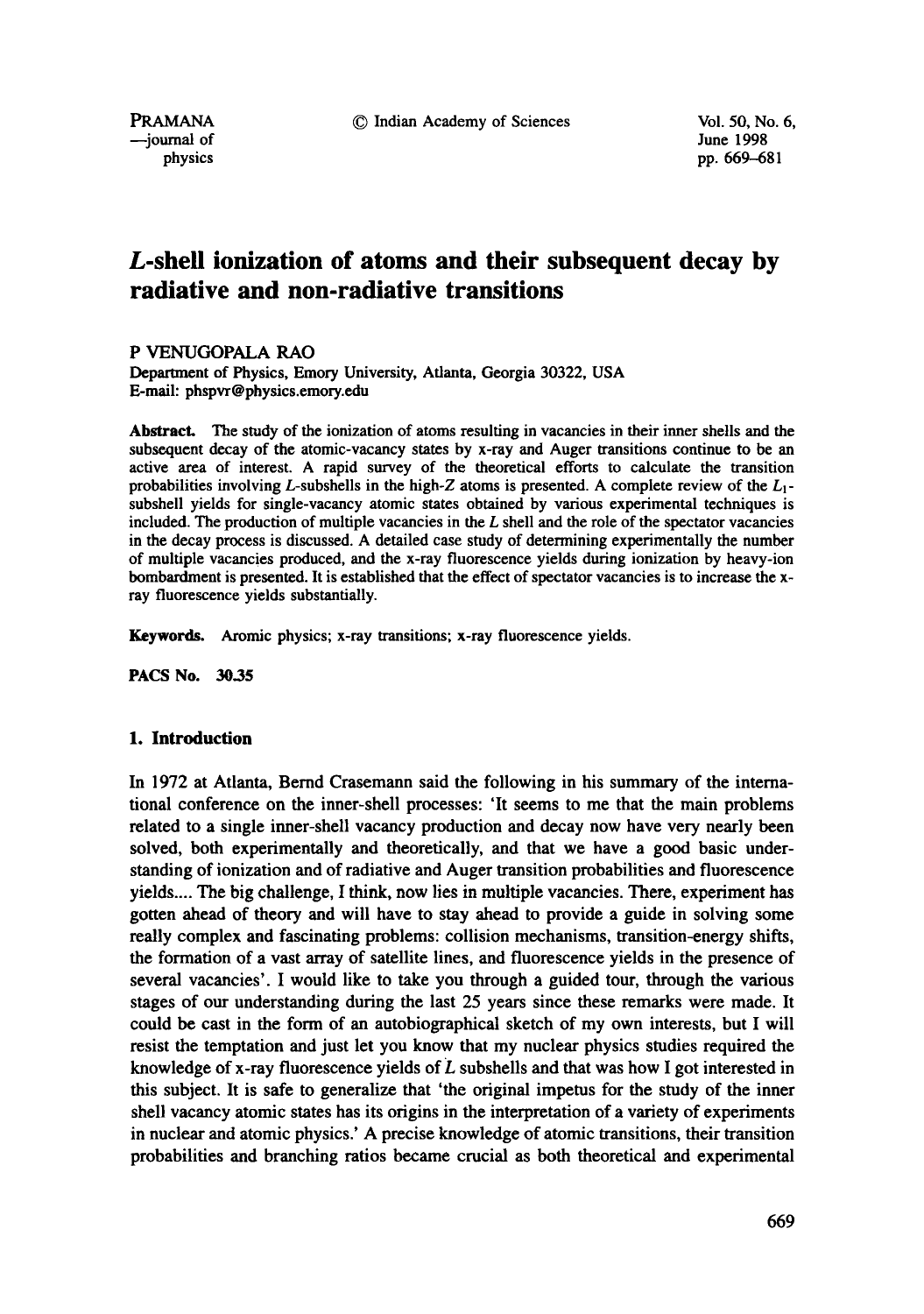techniques have advanced. In addition, studies of the inner-shell ionization by proton, electron and photon impact help us to test the various theories of ionization.

Most of the experimental L-shell studies concentrate on the measurement of the x-rays emitted following the ionization. When a vacancy is created in an inner-shell, such as  $K$ , L or  $M$  shell, it is quickly filled up by an electron from an outer shell. The excess energy in this transition is delivered as a photon or an Auger electron. The former we refer to as a radiative transition and the latter as non-radiative transition. The Auger process leaves the atom immediately, most of the time, in a double vacancy state, because one electron leaves the atom while another fills the vacancy. Figuritively speaking an inner-shell vacancy bubbles up into an outer shell. Since we will be talking about L-shell, with its subshells, we can distinguish those non-radiative transitions that promote the inner shell vacancy into one of the higher subshells of the same shell. These are referred to as Coster-Kronig transitions. There is also a possibility that an initial vacancy can lead to two vacancies in the subshells of the same shell. Such transitions are called super Coster-Kronig transitions. The probabilities of these atomic transitions are expressed in terms of x-ray fluorescence yields  $\omega_i$ , Coster-Kronig yields  $f_{ij}$  and the fractional x-ray transition rates  $F_x$ , and Auger yield  $a_i$ . For example  $L_1$ -subshell x-ray fluorescence yield is defined as the number of  $L_1$ -subshell characteristic x-rays emitted per  $L_1$ -subshell vacancy present in a sample element. Both the experimental and theoretical efforts are directed towards obtaining these yields. Since the advent of semiconductor detectors for detecting x-rays in mid-sixties, the experimentalists heavily concentrated on measuring x-ray yields.

The theoretical and experimental work until the early seventies has been thoroughly summarized in two comprehensive review articles [1]. Progress in the measurement of L-subshell x-ray and Coster-Kronig yields has been reviewed in several articles subsequently [2, 3].

#### **2. L-subshell yields of singly ionized atoms**

The methods used for measuring the L-subshell yields can be divided broadly into two categories, i.e. the singles spectrum method and coincidence methods, to use the language of the experimentalist.

Measurements are scarce for light and medium heavy elements  $(Z < 47)$ . A crystal spectrometer is used to detect the x-rays. Vacancy production is achieved by the impact of electrons and the number of vacancies in each subshell is taken from theoretical estimates of the ionization cross sections [4]. In principle a radioactive source can be used too, as demonstrated in the case of  $Z = 45$  [5].

Radioactive decay has been the main source of innershell vacancies and these experiments for measuring L-shell yields began almost thirty years ago. The creation of inner shell vacancies takes place copiously in the processes of electron capture decay, internal conversion, and with less frequency in some higher order processes such as internal ionization and shake off and shake up mechanisms. The number of primary L vacancies created is estimated from known theoretical probabilities for these processes.

For elements with high Z, the most widely used method is the  $(K_{\alpha}) - (L \times ray)$  coincidence technique. Since a  $K_{\alpha 1}$  x-ray emitted in the K vacancy decay signals the creation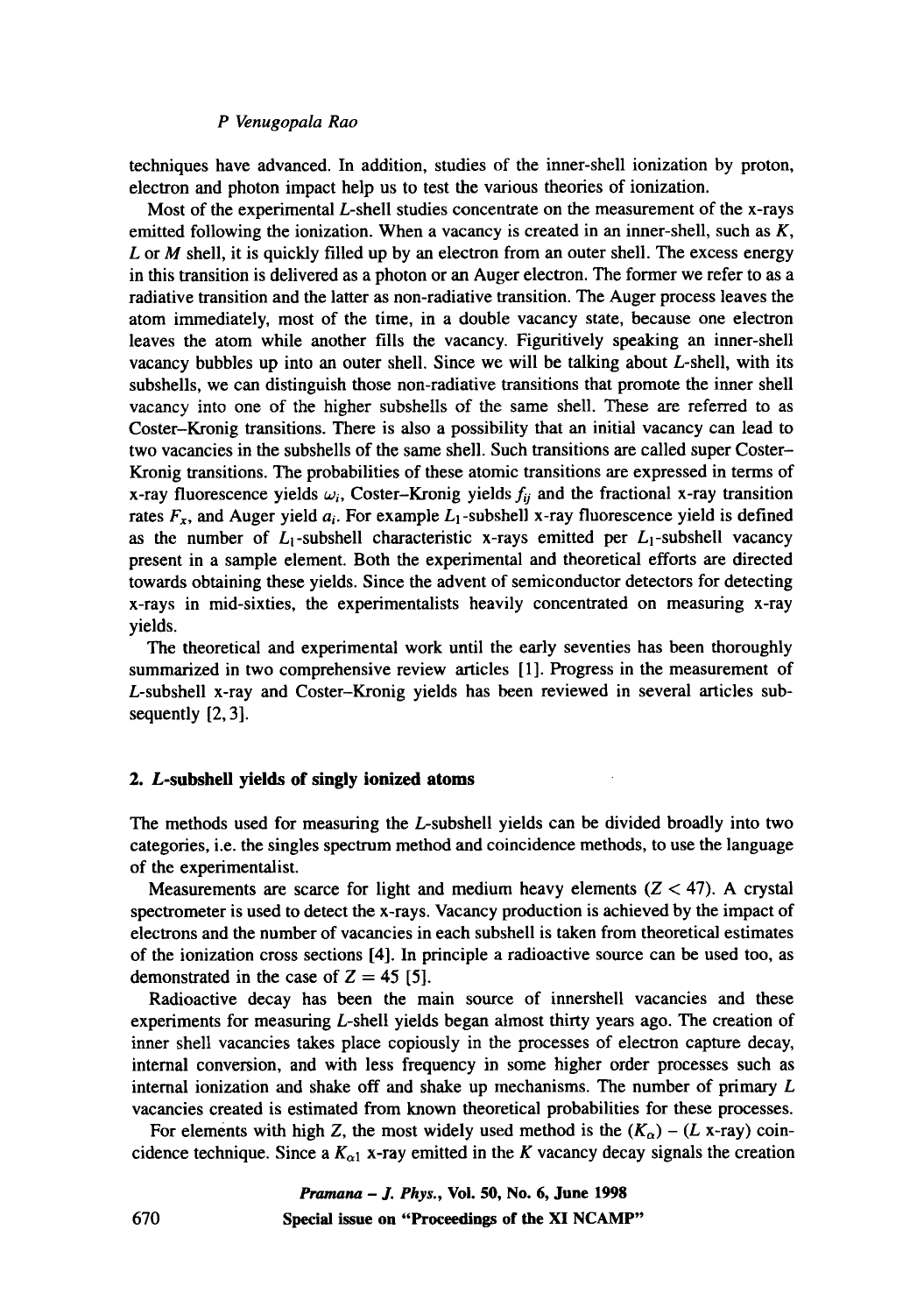of an  $L_3$  vacancy and a  $K_{\alpha 2}$  x-ray signals the  $L_2$  vacancy, the measurement of L x-rays in coincidence with these K x-rays permit the determination of  $\omega_3$ ,  $\omega_2$  and  $f_{23}$ . The  $L_1$ subshell yields are not accessible by similar techniques because  $K$  x-rays do not postulate  $L<sub>1</sub>$  vacancies. However, the internal conversion process in the radioactive decay results in a preponderance of  $L_1$  vacancies in certain cases and these sources were used to measure the  $L_1$  subshell yields,  $\omega_1$ ,  $f_{12}$  and  $f_{13}$ , after correcting for the presence of  $L_2$  and  $L_3$ vacancies. Similar opportunities to measure the  $L<sub>1</sub>$  subshell yields are available when radioactive decay is due to electron capture from  $K$  or  $L$  shells. In both these situations the theoretical estimates of internal conversion coefficients and orbital electron capture probabilities have to be used in estimating the primary vacancy distribution of L subshell vacancies. In suitable cases where conversion electrons of a specific subshell can be resolved and L x-rays characteristic of each subshell also can be resolved, it is possible to measure a complete set of  $L$  shell yields [6].

In principle, measurements of singles spectrum can permit the determination of all the L subshell yields, provided spectra for different known initial vacancy distributions are available. Such measurements were made in the case of a few radioactive decay sources [1]. A breakthrough in such measurements was achieved by using the continuously tuneable, monochromatized synchrotron radiation [7]. Vacancy production by photoionization has certain advantages over other methods. The ionization of a particular subshell can be simply switched on and off by tuning the energy of the primary photons across the absorption edge of the corresponding subshell. When the energy of the primary photons is tuned to atleast three energies each just above the threshold of an L-subshell the number of created vacancies is strongly varied. If at each energy the emitted  $L$  x-rays (or Auger electrons) are observed with sufficient resolution to separate the contributions from different  $L$  subshells, all  $L$ -subshell yields can be determined. The theory of inner-shell photoionization is well understood [8]. The subshell ionization cross sections are known with comparatively high accuracy and comprehensive tabulations of relativistic Hartree-Slater (RHS) cross sections are available [9]. Several measurements by the synchrotron photoionization method have been performed already [10, 11].

#### **3. Theoretical estimates of L subshell yields**

Theoretical values of Auger and x-ray transition rates have been calculated with considerable success over the last two decades, even though some problems remain unresolved. Most atomic inner-shell transitions are characterized by high transition energies and involve tightly bound electrons. In the decay of these excited atoms particle emission dominates when it is energetically possible except for  $K$  shell of heavy elements. For most atomic transitions the number of Auger and Coster-Kronig channels is very large and radiationless rates are high. Consequently x-ray emission contributes relatively less to the total width. Independent particle models are usually employed to perform atomic inner-shell calculations [1]. There are other sophisticated methods such as diagramatic many-body perturbation theory [12], close-coupling approximation [13] and complex rotation method [14, 15], but they are limited to a few light atoms due to their intrinsic complexity. For highly charged ions with many open shells, effects of both relativity and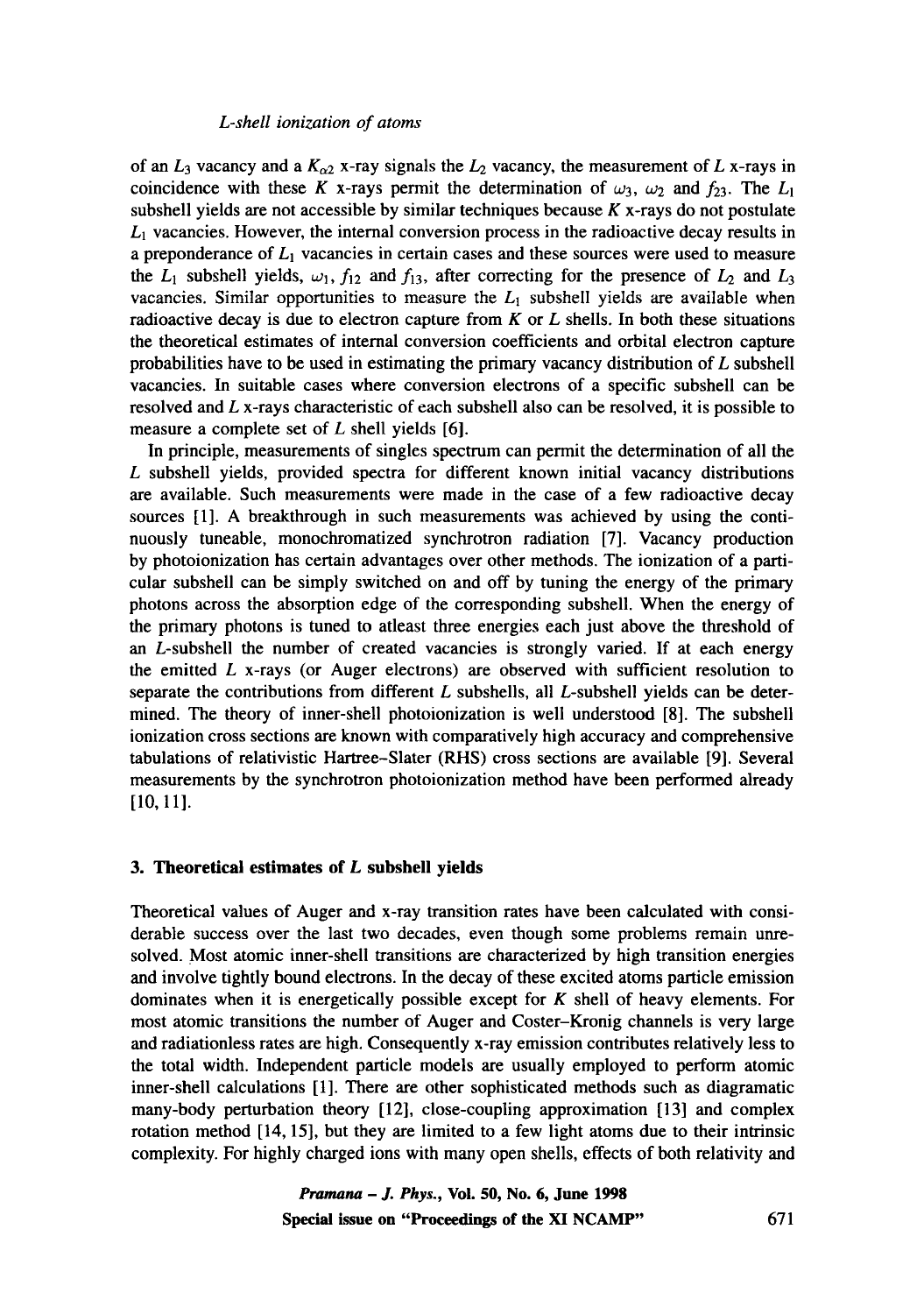|                                                                              |                      |                                | Experimental       |                     | Estimates                        |                                                  | Theory                 |
|------------------------------------------------------------------------------|----------------------|--------------------------------|--------------------|---------------------|----------------------------------|--------------------------------------------------|------------------------|
| Z/Element                                                                    | Radioactive<br>decay | photoionization<br>Synchrotorn | Electron<br>impact | impact<br>Proton    | Krause<br>(1979)                 | Chen, Crasemann<br>and Mark (1981)<br>Chen(1991) | Chen (1996)<br>Rao and |
| å<br>8                                                                       |                      |                                |                    |                     | 0.052                            | 0.0538                                           |                        |
|                                                                              | $0.060 \pm 0.007$    |                                |                    | $0.642 \pm 0.0077$  |                                  |                                                  | 0.0586                 |
|                                                                              |                      |                                |                    |                     |                                  |                                                  | 0.0671                 |
|                                                                              | $0.0721 + 0.007$     | $0.067 + 0.010$                |                    | $0.0728 \pm 0.0087$ |                                  | 0.0678                                           |                        |
|                                                                              | $0.06 + 0.02$        |                                |                    |                     | 0.064<br>0.064<br>0.075<br>0.075 | 0.0793                                           | 0.0807                 |
|                                                                              |                      |                                |                    | $0.109 + 0.013$     |                                  |                                                  | 0.0939                 |
|                                                                              |                      |                                |                    |                     |                                  |                                                  |                        |
|                                                                              | $0.131 \pm 0.013$    |                                |                    |                     | 0.094<br>0.112                   | 0.0964<br>0.116                                  |                        |
|                                                                              | $0.126 + 0.010$      |                                |                    | $0.136 + 0.016$     |                                  |                                                  |                        |
|                                                                              |                      |                                |                    | $0.135 \pm 0.016$   |                                  |                                                  | 0.124                  |
| 리<br>1215<br>172                                                             |                      | $0.125 \pm 0.008$              |                    |                     |                                  |                                                  |                        |
|                                                                              | $0.140 \pm 0.012$    |                                | $0.144 \pm 0.014$  |                     | 0.137                            |                                                  | 0.129<br>0.135         |
|                                                                              | $0.15 + 0.02$        |                                |                    |                     |                                  |                                                  |                        |
|                                                                              |                      | $0.130 + 0.008$                | $0.123 + 0.012$    |                     |                                  | 0.137                                            |                        |
|                                                                              | $0.095 \pm 0.020$    |                                | $0.111 + 0.011$    |                     |                                  |                                                  |                        |
| $\begin{array}{l} 74 \text{ W} \\ 75 \text{ Re} \\ 77 \text{Ir} \end{array}$ | $0.152 \pm 0.014$    | $0.139 + 0.008$                | $0.126 \pm 0.013$  |                     | 0.147<br>0.144<br>0.120          |                                                  | 0.114<br>0.108         |
|                                                                              | $0.16 + 0.014$       |                                |                    |                     |                                  |                                                  |                        |
|                                                                              | $0.124 + 0.012$      | $0.130 + 0.008$                | $0.112 \pm 0.012$  |                     |                                  |                                                  | 0.105                  |
|                                                                              | $0.098 + 0.020$      | $0.137 + 0.008$                | $0.121 + 0.012$    |                     |                                  |                                                  | 0.0985                 |
| 78 PH<br>79 Au<br>80 Hg                                                      | $0.093 + 0.007$      |                                |                    |                     | 0.114<br>0.107<br>0.107          | 0.082                                            |                        |
|                                                                              | $0.132 \pm 0.018$    |                                |                    |                     |                                  |                                                  |                        |
| F<br>$\overline{\mathbf{3}}$                                                 | $0.121 \pm 0.014$    |                                |                    |                     |                                  |                                                  |                        |
|                                                                              | $0.07 + 0.02$        |                                |                    |                     |                                  |                                                  |                        |
| 82 Pb                                                                        | $0.104 \pm 0.019$    | $0.145 \pm 0.009$              | $0.135 \pm 0.014$  |                     | 0.107<br>0.112                   |                                                  | $\frac{0.0988}{0.102}$ |
|                                                                              | $0.09 + 0.02$        | $0.16 + 0.04$                  |                    |                     |                                  |                                                  |                        |
|                                                                              | $0.095 + 0.05$       |                                | $0.134 + 0.013$    |                     | 0.117                            | 0.0988                                           |                        |
| 83 FL<br>89 SC<br>96 CA                                                      | $0.108 + 0.022$      |                                |                    |                     | 0.161                            | 0.140<br>0.150                                   |                        |
|                                                                              | $0.21 + 0.04$        |                                |                    |                     | 0.176                            |                                                  |                        |
|                                                                              | $0.25 + 0.06$        |                                |                    |                     | 0.228                            | 0.180                                            |                        |

Special issue on "Proceedings of the XI NCAMP"

672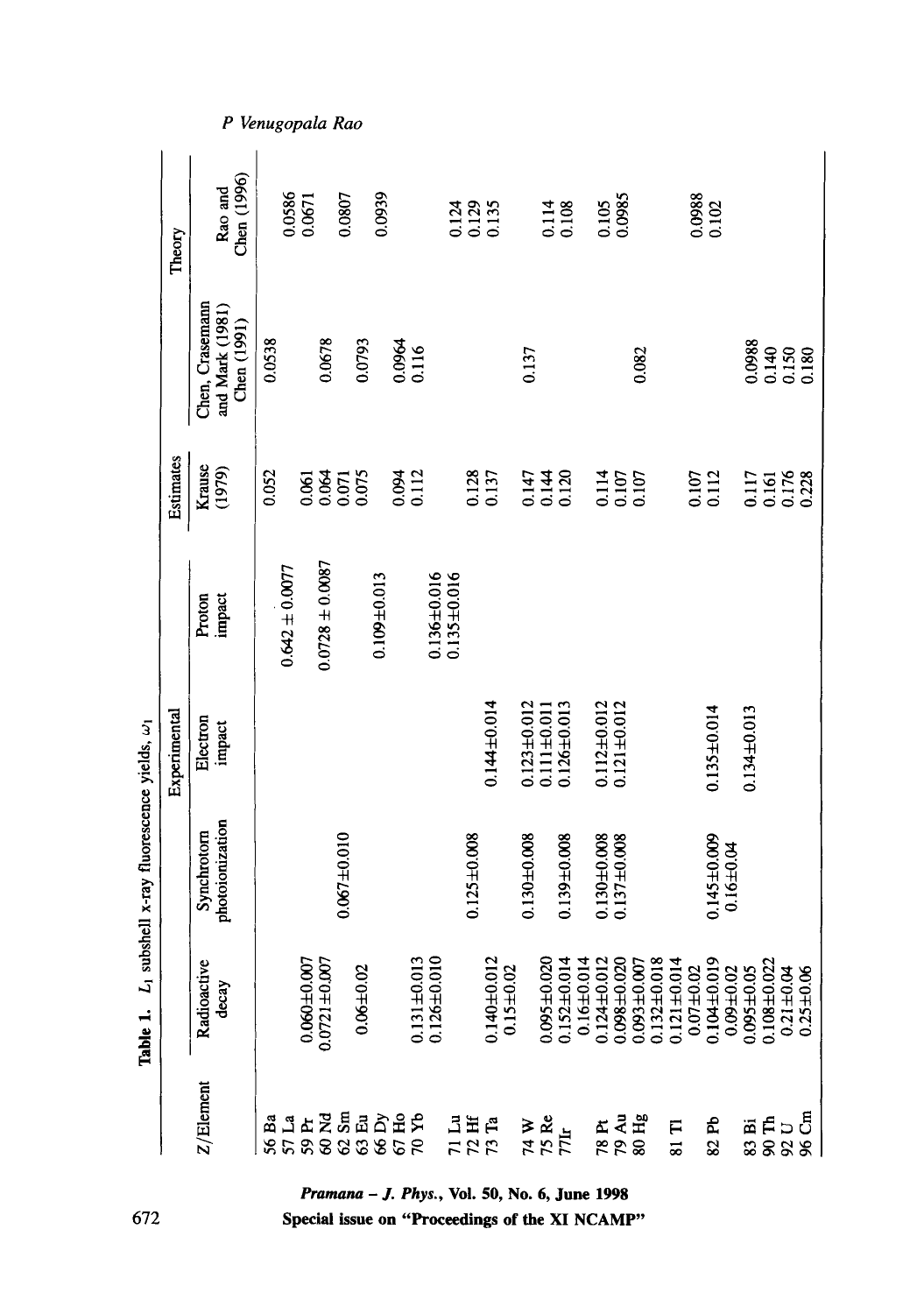**Table** 2. The sources for experimental values listed in table 1 grouped according to the mechanism of  $L$  vacancy production.

| z         | Radioactive decay                                                                                                                                                                               |
|-----------|-------------------------------------------------------------------------------------------------------------------------------------------------------------------------------------------------|
| 59        | P Venugopala Rao, <i>Bull. Am. Phys. Soc.</i> 35, 1154 (1990)                                                                                                                                   |
| 60        | M V Pantazopoulous and P Venugopala Rao, Bull Am. Phys. Soc. (1986)                                                                                                                             |
| 62        | R Stötzel, U Werner, M Sarkar and W Jitschin, J. Phys. 25, 2292 (1992)                                                                                                                          |
| 63        | V R Veluri and P Venugopala Rao, Z. Physik A280, 317 (1980)                                                                                                                                     |
| 70        | M I Marquis, M C Martins, F Parente, J G Ferreira, J. Phys. <b>B26</b> , 1263 (1993)<br>L A McNelles, J L Campbell, J S Yeiger, R L Graham and J S Merritt, Can. J. Phys.<br>53, 1349 (1975) 73 |
|           | P Venugopala Rao, <i>Bull. Am. Phys. Soc.</i> (May 1989)                                                                                                                                        |
|           | PA Indira, I J Unus, R Stephen Lee and P Venugopala Rao, Z. Phys. A290, 245 (1979)                                                                                                              |
| 75        | L Salguerio, M T Ramos, M L Escrivao, M C Martins and J G Ferreira, J. Phys. B7,<br>342 (1974)                                                                                                  |
| 77        | M I Marquis, M C Martins, F Parente and J G Ferreira, J. Phys. <b>B26</b> , 1263 (1993)                                                                                                         |
|           | P A Indira, J M Palms and P Venugopala Rao, Z. Phys. A284, 33 (1978)                                                                                                                            |
|           | L Salguerio, M T Ramos, M L Escrivao, M C Martins and J G Ferreira, J. Phys. 7, 342<br>(1974)                                                                                                   |
| 78        | M I Marques, M C Martins and J G Ferreira, <i>Phys. Scr.</i> 32, 107 (1985)                                                                                                                     |
| 79        | L Salguerio, M T Ramos, M L Escrivao, M C Martins and J G Ferreira, J. Phys. B7,<br>342 (1974)                                                                                                  |
| 80        | P Venugopala Rao, Bull. Am. Phys. Soc. 37, 1119 (1992)                                                                                                                                          |
|           | M I Marques, M C Martins and J G Ferreira, Phys. Scr. 32, 107 (1985)                                                                                                                            |
| 81        | M I Marques, M C Martins and J G Ferreira, Portugal. Phys. 11, 9 (1980)                                                                                                                         |
|           | R E Wood, J M Palms and P Venugopala Rao, <i>Phys. Rev.</i> 187, 1497 (1969)                                                                                                                    |
| 82        | Mustafa Tan, R A Braga, R W Fink and P Venugopala Rao, Phys. Scr. 25, 536 (1982)<br>P Venugopala Rao, J M Palms, R E Wood, <i>Phys. Rev.</i> A3, 1568 (1971)                                    |
| 83        | R W Fink and H U Freund, <i>Phys. Rev.</i> C3, 1701 (1971)                                                                                                                                      |
|           | A Maio, J P Riberio, A Barroso and F B Gil, J. Phys. B8, 1216 (1975)                                                                                                                            |
| 90        | L Salguerio, M T Ramos, M L Escrivao, M C Martins and J G Ferreira, J. Phys. B7,<br>342 (1974)                                                                                                  |
| 92        | J C McGeorge, D W Nix and R W Fink, Z. Phys. 255, 335 (1972)                                                                                                                                    |
| 96        | J C McGeorge and R W Fink, Z. Phys. 250, 293 (1972)                                                                                                                                             |
|           | Photoionization                                                                                                                                                                                 |
| $72 - 82$ | U Werner and W Jitschin, Phys. Rev. A38, 4009 (1999)                                                                                                                                            |
| 82        | A Kodre, M Hribar, B Aljec and J Pahor, Z. Phys. A290, 245 (1981)                                                                                                                               |
|           | Electron impact                                                                                                                                                                                 |
| $73 - 83$ | J Q Xu, <i>Phys. Rev.</i> <b>A43</b> , 4771 (1991)                                                                                                                                              |
|           | Proton impact                                                                                                                                                                                   |
| $57 - 71$ | J Q Xu and X J Xu, <i>Phys. Rev.</i> A49, 2191 (1994)                                                                                                                                           |

configuration interaction may be quite important. The multiconfiguration Dirac-Fock method is currently the most general scheme to incorporate these effects and hence it becomes the most widely used method in calculating the transition rates for highly charged ions [16, 17].

In the calculation of these transition rates, the creation of a hole state is assumed to be separate from the decay process. In this two-step process, the post-collision interaction between the primary electron and Auger electron is neglected. The coupling between electron and photon continua is usually neglected. Hence the Auger and x-ray transition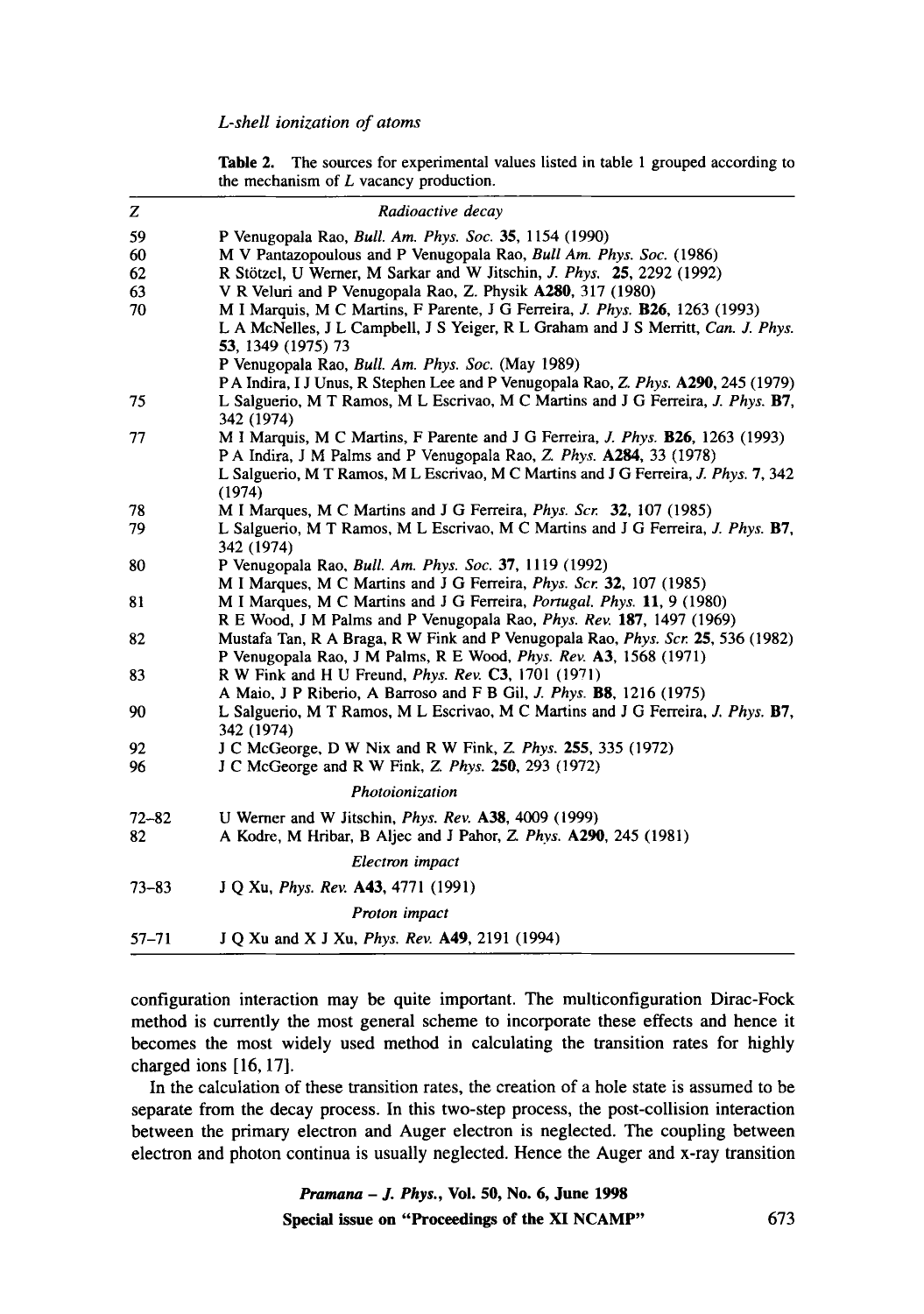|    |           |           | Widths | Yields    |        |          |          |            |
|----|-----------|-----------|--------|-----------|--------|----------|----------|------------|
| Z  | $CK_{12}$ | $CK_{13}$ | Auger  | Radiative | Total  | $f_{12}$ | $f_{13}$ | $\omega_1$ |
| 57 | 0.760     | 1.232     | 1.524  | 0.219     | 3.735  | 0.203    | 0.330    | 0.0586     |
| 59 | 0.800     | 1.242     | 1.571  | 0.260     | 3.873  | 0.207    | 0.321    | 0.671      |
| 62 | 0.814     | 1.349     | 1.641  | 0.334     | 4.138  | 0.197    | 0.326    | 0.0807     |
| 66 | 1.062     | 1.615     | 1.722  | 0.456     | 4.855  | 0.219    | 0.333    | 0.0939     |
| 71 | 0.978     | 1.841     | 1.817  | 0.654     | 5.290  | 0.185    | 0.348    | 0.124      |
| 72 | 0.962     | 1.936     | 1.839  | 0.701     | 5.438  | 0.177    | 0.356    | 0.129      |
| 73 | 0.986     | 1.978     | 1.860  | 0.752     | 5.576  | 0.177    | 0.355    | 0.135      |
| 75 | 1.002     | 3.768     | 1.901  | 0.861     | 7.532  | 0.133    | 0.500    | 0.114      |
| 77 | 0.871     | 5.295     | 1.947  | 0.982     | 9.095  | 0.0958   | 0.582    | 0.108      |
| 78 | 0.905     | 6.013     | 1.968  | 1.048     | 9.934  | 0.0911   | 0.605    | 0.105      |
| 79 | 0.894     | 7.333     | 1.992  | 1.117     | 11.336 | 0.0789   | 0.647    | 0.0985     |
| 81 | 0.715     | 8.810     | 2.036  | 1.267     | 12.828 | 0.0557   | 0.687    | 0.0988     |
| 82 | 0.784     | 9.038     | 2.057  | 1.349     | 13.228 | 0.0593   | 0.683    | 0.102      |

Table 3. Coster-Kronig, Auger and radiative widths (eV) and yields for  $L_1$  vacancy states.

rates are calculated independently. The frozen orbital approximation is frequently invoked by assuming the orthogonality between the initial and final one-electron wave functions. This assumption then leads to the transition matrix elements which depend only on the wavefunctions of the active electrons. An excellent review and summary of the calculation of x-ray and Auger transition rates can be found in the review article by Chen  $[18]$ .

Comparison with theoretical calculations shows very good agreement for the  $L_2$  and  $L_3$ subshell yields [3]. Agreement between theory and experiment is not very good in the case of  $L_1$  subshell. As pointed out by Jitschin, the Coster-Kronig yields for this subshell appear to be overestimated by the theory. These are quantities which are indirectly measured in all these experiments. It is the x-ray fluorescence yield which is directly measured in many cases. The existing experimental data for  $\omega_1$  is summarized in the following three tables. Table 1 lists all the theoretical [19, 20] and experimental results. The values listed under the column 'Estimates' are taken from the semi-empirical fit by Krause [21]. This set obviously requires some revisions in view of the new set of experimental and theoretical values available now. Table 2 lists all the sources from which this data is gathered. Table 3 lists the theoretical values of widths and yields for the subshell recently reported by Rao and Chen [20].

The experimental data confirm the characteristic trend of the theoretical values. However in the region of  $Z = 74$  to 79, where additional Coster-Kronig transitions become energetically possible, the agreement between theory and experiment needs to be improved. The values obtained from radioactive-decay and proton-impact sources follow the trend of the theoretical values. The results obtained from both photoionization and electron impact sources indicate an increasing trend in the values as Z increases, in a region ( $Z = 74$  to 79) where the theoretical estimates show a decreasing trend. Experiments that can lead to more accurate determination of  $\omega_1$ , are very desirable.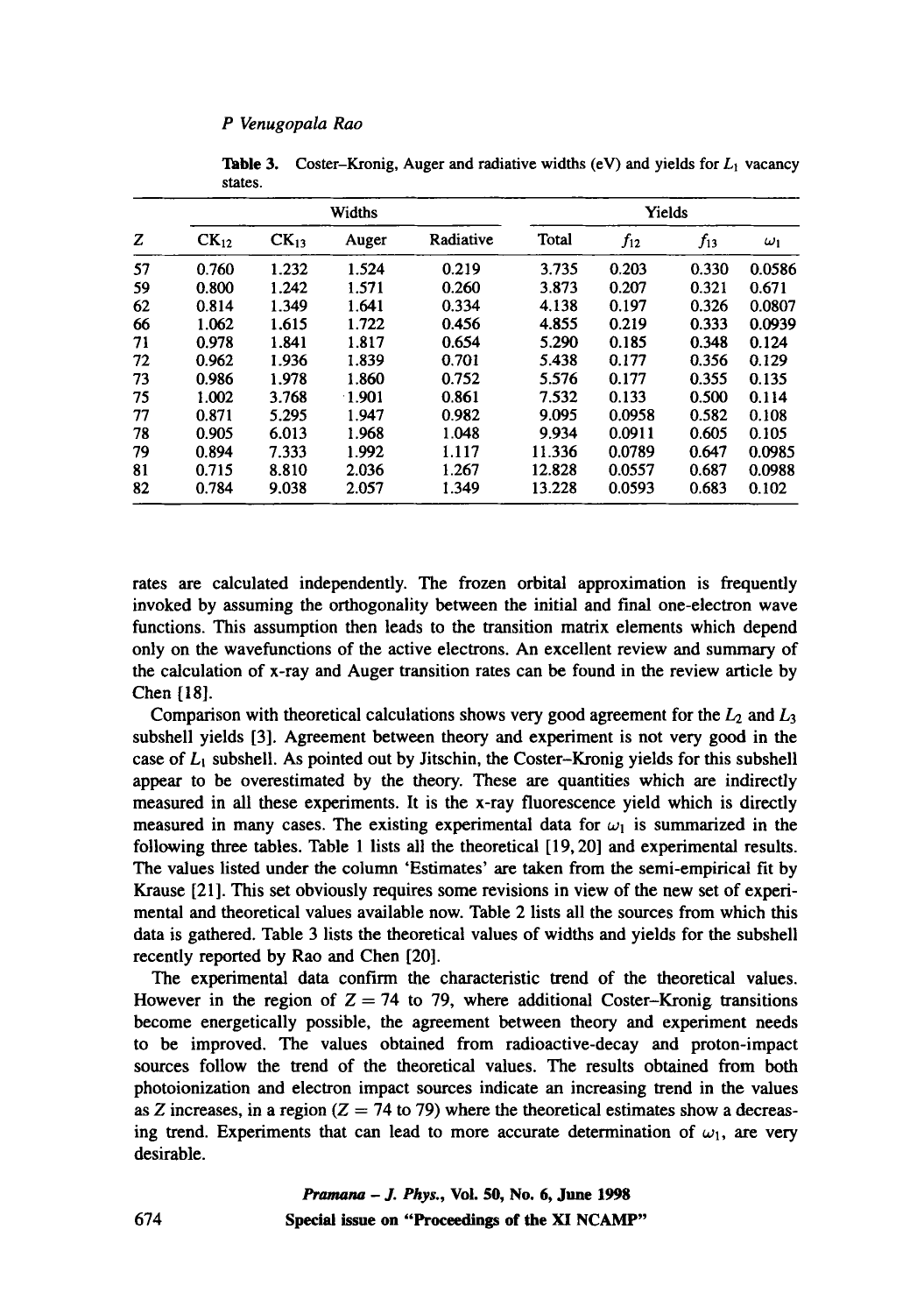| Z  | Measured quantity                                                                         | Method                                                         | Increase over single<br>vacancy yields |
|----|-------------------------------------------------------------------------------------------|----------------------------------------------------------------|----------------------------------------|
| 49 | $(\omega_{LL})/(\omega_{el}) = 1.16 \pm 0.10$                                             | $(Lx-Lx)$ and $(Lx$ -conversion<br>electron) coincidences [22] | 14%                                    |
| 73 | $(\omega_{LL})/(\omega_{K \alpha L}) = 1.31 \pm 0.09$                                     | $(Lx-Lx)$ and $(Lx-K\alpha)$<br>coincidences [23]              | 33%                                    |
|    | $\omega_{II} = 0.275$<br>(estimated from the measured<br>values of $\omega_{\text{Li}}$ ) | $K$ Auger electron- $Lx$<br>coincidences [24]                  | $10\%$                                 |
| 80 | $(\omega_{IJ})/(\omega_{K \alpha I}) = 1.20 \pm 0.08$<br>from the decay of Au 198         | $(Lx-Lx)$ and $(Lx-K\alpha)$<br>coincidences [25]              | 20%                                    |
| 80 | $(\omega_{LL})/(\omega_{K\alpha L}) = 1.17 \pm 0.07$<br>from the decay of Tl-204          | $(Lx-Lx)$ and $(Lx-K\alpha)$<br>coincidences [25]              | 17%                                    |
| 81 | $(\omega_{LL})/(\omega_{K \alpha L}) = 1.15 \pm 0.07$<br>from the decay of Hg-203         | $(Lx-Lx)$ and $(Lx-K\alpha)$<br>coincidences [25]              | 15%                                    |
| 82 | $\omega_{II} = 0.410 \pm 0.029$                                                           | $K$ Auger electron- $Lx$<br>coincidence [26]                   | 10%                                    |

Table 4. Average  $L$  x-ray yields from double  $L$ -vacancy states.

 $\omega_{LL}$  is the average L x-ray yield per vacancy from the double L-vacancy states created during the K Auger electron emission.  $\omega_{K\alpha L}$  is the average L x-ray yield per vacancy from the single L-vacancy states created during the emission of  $K_{\alpha}$  x-ray emission.

## **4. L x-ray emission from double L-vacancy atoms**

*K-LL* Auger transitions leave the atoms in states of two L shell vacancies. Their decay proceeds partly through a cascade of transitions resulting in the emission of two  $L$  x-rays. By determining the rate of coincidences between these two  $L$  x-rays, the  $L$  x-ray emission probability of the double L-vacancy states is obtained. Table 4 lists the available average L x-ray yields from double L-vacancy states measured using the radioactive sources. These values are compared with the estimated yields derived using single-vacancy atomic-state transition probabilities.

Two possible explanations can be offered for the 15 to 20 per cent increase in the average  $L$  x-ray yield from the double  $L$ -vacancy states: (1) The presence of the spectator vacancy can alter the sensitive Coster-Kronig transition probabilities and can indirectly alter the radiative yields. (2) There is a possibility that more than two  $L$  vacancies can be created in the  $K$  Auger electron emission because of correlation effects. This would increase the (L x-ray)-(L x-ray) coincidence rates. For example at  $Z = 80$ , if the 15% increase in the observed value is attributed to the presence of *KLLL* transitions, approximately 3% of the total K Auger electron emission may include *KLLL* Auger transitions.

## **5. Multiple-vacancy atomic states and their decay**

The effects of multiple ionization which are the norm rather than exception in heavy-ion induced ionization, are not well understood. The presence of multiple ionization and its effect on K-shell vacancy state decay was recognized early. The energy shifts and the changes in the transition rates of  $K$  x-rays due to the presence of the spectator vacancies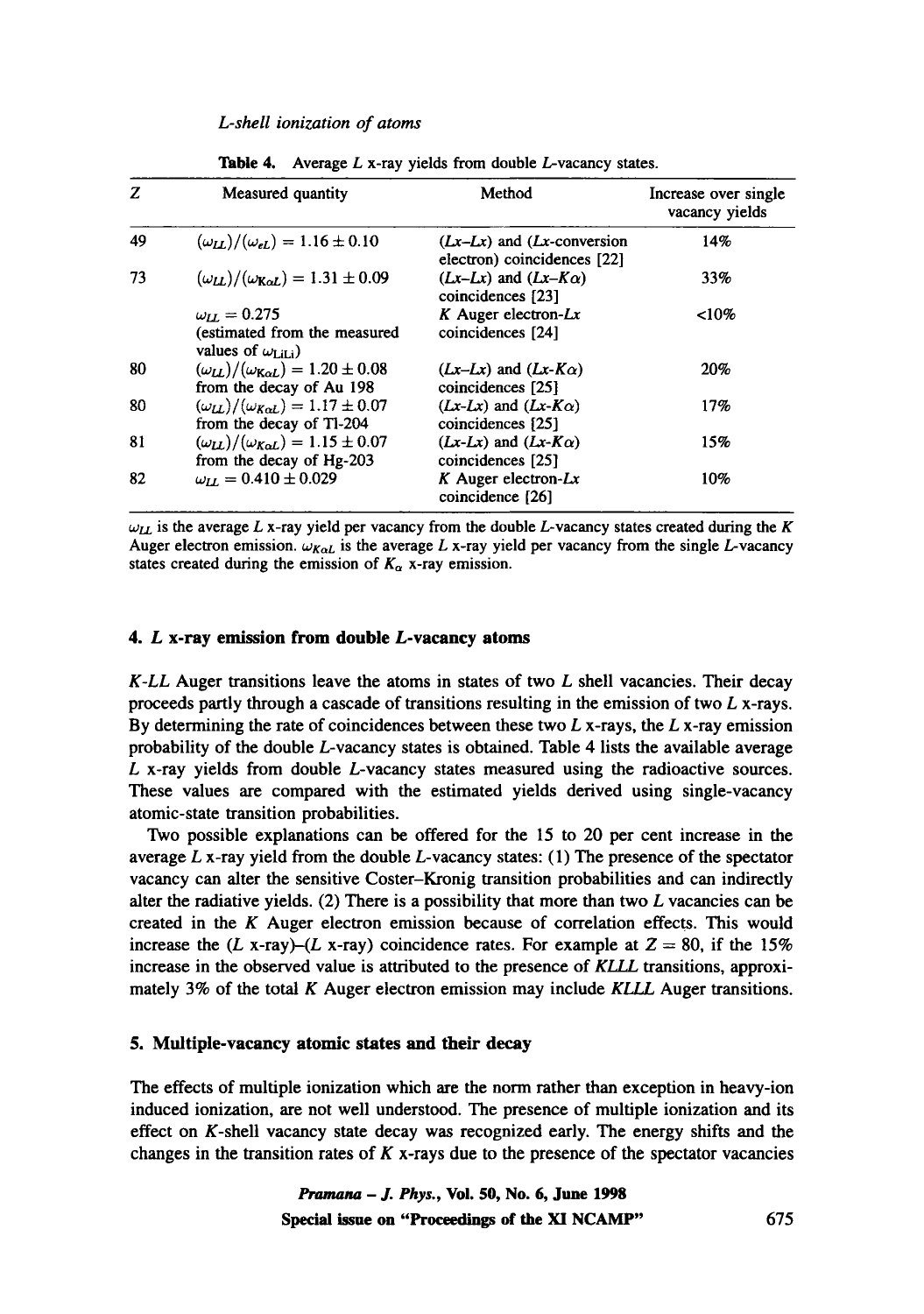are easily identified. The situation is different in the case of  $L$  x-ray spectra. The resolution of  $L$  x-ray detectors, even with the state of the art techniques, is not sufficient to identify the transitions from the multiply ionized states. There is a dearth of theoretical know-how that can predict the x-ray yields from multiple vacancy states.

One of the most powerful descriptions of the inner-shell ionization by charged particles was developed by Brandt and coworkers [27-31]. It was formulated in the framework of the perturbed stationary state (PSS) theory which is based on the first Born approximation. The most recent version of this theory (ECPSSR) includes the effects of Coulomb deflection of the projectile on the target nucleus, the distortion of the state of the atomic electron (change of the binding energy and polarization of the electron cloud), the relativistic nature of the electron, and the energy loss of the projectile during the ionization process.

One of the questionable points of this theory is the binding energy correction. The fact that the change in the binding energy of the inner-shell electron due to the presence of the projectile is calculated using the stationary perturbation theory means that full adiabaticity of the perturbed atomic states is assumed. This is valid only at low collision velocities where the electron can adjust its state to the eigenfunction of the total Hamiltonian at every moment. The effect of non-adiabaticity increases with increasing collision velocity. Sarkadi [32, 33] has shown that the effect is comparable to that of polarization and electron capture.

Theoretical models, which predict the inner-shell ionization probabilities have been tested extensively using the measured  $K$  x-ray production cross sections. On the other hand comparison between theory and experiment could not be carried out with the same confidence in the case of L-shell ionization particularly the heavy-ion induced ionization.

The multiple vacancy production in the L-shell ionization caused by charged particles were noted by several workers. Olsen *et al* [34] studied the L x-ray spectra from proton, alpha-particle, and oxygen bombardment of Sn. They have established the presence of the satellite transitions resulting from multiple  $M$ -shell vacancies. They noted that the relative intensities of these satellites are of the correct order of magnitude for a direct simultaneous Coulomb ionization mechanism. Bissinger *et al* [35] studied the Au L x-ray spectra produced by  $^{16}O$  beam of 12-50 MeV. Their observed energy shifts indicate that multiple ionization is occurring. Burkhalter *et al* [36] have observed satellite peaks, belonging to the  $L_{\alpha}$ - and  $L_{\beta 1}$ -lines of Ge bombarded by <sup>4</sup>He. Using the Hartree-Fock-Slater calculations, they found that energies of these peaks correspond to the  $L_{\alpha}$ - and  $L_{\beta1}$ satellite transitions in which multiple  $3d$ -vacancies are present. They also observed the germanium satellite lines, induced by  $20$ Ne, which have energies corresponding to multiple  $(3d)^n$  plus N-shell vacancies where n has values of 4, 5 and 6. Li *et al* [37] have compared the experimental ratios,  $\sigma_{L3}/\sigma_{L2}$  and  $\sigma_{L1}/\sigma_{L2}$  for heavy elements ( $Z_2 = 73-92$ ) bombarded by <sup>1</sup>H, <sup>4</sup>He, <sup>12</sup>C, <sup>4</sup>He and <sup>16</sup>O ( $Z_1 = 1$  to 8) with the predictions of the planewave Born approximation (PWBA), the semiclassical (SCA) and binary encounter (BEA) approximations. These ratios are lower than the theoretical predictions when the projectile energies are below 2 MeV/ $\mu$  and are higher for heavy projectiles. To test if these deviations are due to multiple ionization of the outer shells  $(M, N, O, \ldots)$ , they compared the experimental ratios of  $L_1/L_{\alpha}$ ,  $L_{\beta2,15}/L_{\alpha}$  and  $L_{\beta1}/L_{\gamma1}$  to the theoretical values obtained from Scofield's work [38] and concluded that the simultaneous L-plus Mshell, or L-plus N-shell multiple ionization effects are small.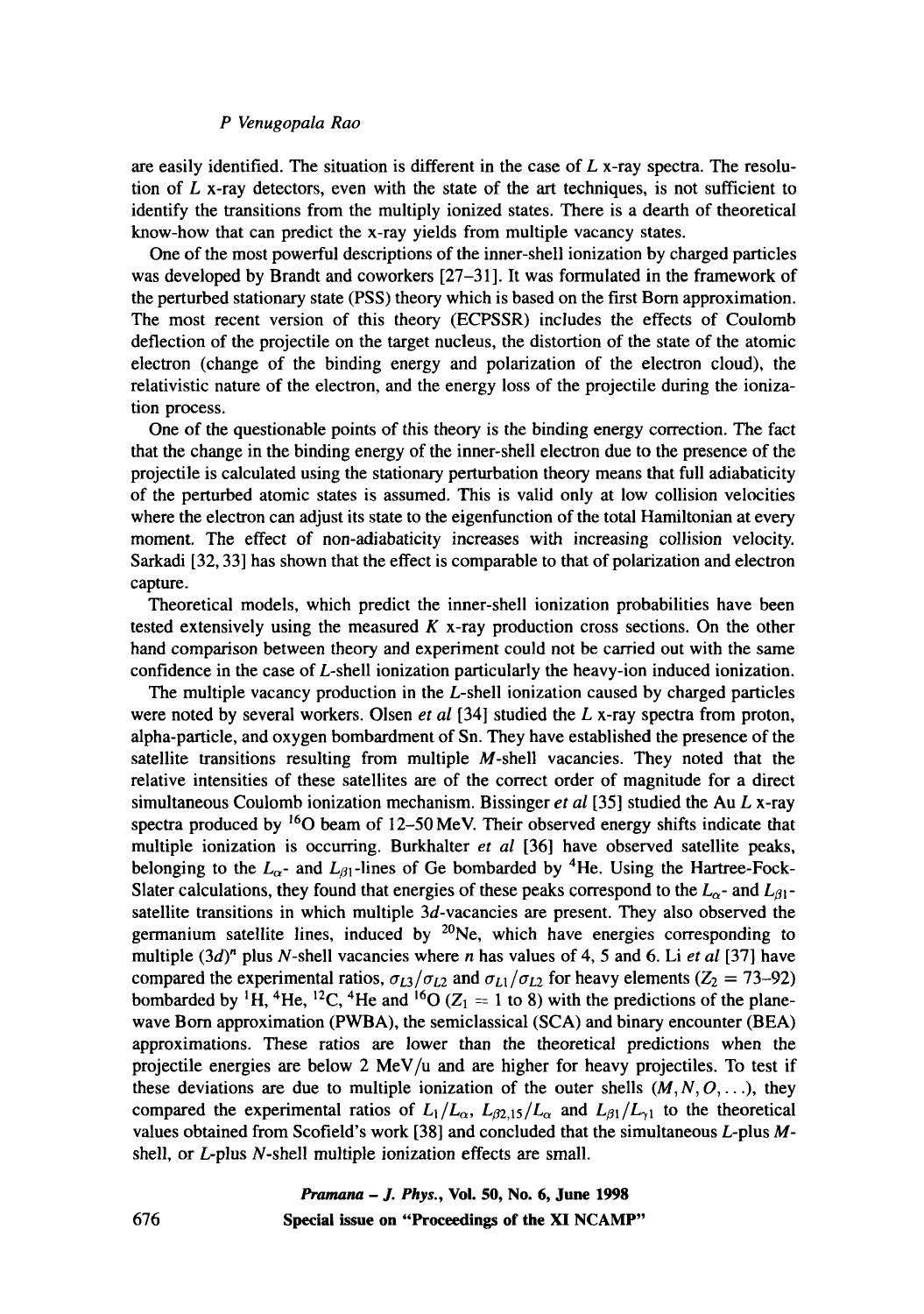Sarkadi and Mukoyama [24] noted the presence of multiple ionization in the case of heavy ion-bombardment in their studies of the L-shell ionization of gold by proton, alpha particle, carbon, nitrogen, oxygen projectiles in the energy range of 0.4 to 3.4 MeV. Rao *et al* [39] investigated the *L*-shell ionization in Ho, Er, Tm, W, Tl, Pb, and Bi by 20 MeV carbon ions and 37.5 MeV silicon ions. They have attributed the observed energy shifts of the  $L_{\alpha}$ ,  $L_{\gamma1}$  and  $L_{\gamma4}$  x-rays to the presence of M-shell spectator vacancies.  $L_{\alpha}/L_{\gamma}$  intensity ratios were compared with the theoretical predictions of the PWBA and BEA using single-vacancy L-shell yields. The disagreement with theories for  $Z > 74$  was considered to be an indication of the multiple ionization.

Bhattacharya *et al* [40] measured L-subshell ionization cross sections of 0.9 to 1.8 MeV and concluded that the PWBA (with all the corrections included) does not agree well with the experiment.

Jitshin *et al* [41] have given extensive comparisons between existing ionization theories and experimental data for the L-subshell ionization cross section ratios in gold bombarded by protons, alpha particles, lithium, berillium, carbon, oxygen, silicon, and sulphur ions with energies ranging from 0.23-6.7 MeV/u and noted considerable multiple ionization of higher shells.

Jesus *et al* [42] reported experimental proton-, deutron- and alpha-induced L x-ray production absolute cross sections for gold, lead and uranium in the incident projectile energy range  $0.2{\text -}0.9$  MeV/u. The intensity ratios of different L x-ray transitions produced by the same projectile seem to show that the usually accepted single-vacancy state values of L-shell yields are unable to produce agreement with theory.

It is clear from this brief survey that the effects of multiple ionization could be significant in the heavy-ion induced L-shell ionization. The most obvious effects are (a) the shifts in the energies of  $L$  x-ray lines due to the presence of the satellite lines and (b) the change in the values of L-shell yields.

Saris and Onderdelinden [43] have shown experimentally that  $\omega_{L2,3}$  of the argon atom increases by a factor of two as the incident energy of the projectile  $Ar<sup>+</sup>$  is doubled. The high degree of ionization created in the atom obviously diminishes the Auger transition probability and enhances the radiative probability. Larkins [44] introduced a method to determine the fluorescence yield of the  $2p$  subshell in the defective atom. As the number of spectator vacancies present in the 3p subshell of the atom increased, the value of  $\omega_{L2,3}$ could change by more than an order of magnitude.

The observation of changes in energies is difficult because individual satellite lines were not resolved with the Si(Li) detectors or even crystal spectrometers. Instead a group of satellite lines corresponding to each of the diagram lines appears in a single broadened peak which represents the envelope of the photo peaks of the constituent lines. The centroid of this group shifts to an energy higher than that of the diagram line. The increase in energy is referred to as 'energy shift'. This energy shift is obviously a measure of the state of ionization of the atom. In their work on alphaparticle induced ionization, Olsen *et al* [34] have noted the presence of satellites in  $L_{\beta6}$ ,  $L_{\beta2,15}$ ,  $L_{\gamma1}$  and  $L_{\gamma2,3}$  x-rays of tin. Centroid energy shifts in gold lines induced by oxygen-ion bombardment have been noted by Bissinger *et al* [35]. Rao *et al* [39] have also observed energy shifts in  $L$  x-rays from high z targets bombarded by carbon and silicon ions. Schonfeldt [45] has measured energy shifts of the projectile lead L x-rays resulting from bombarding a variety of targets. He deduced the number of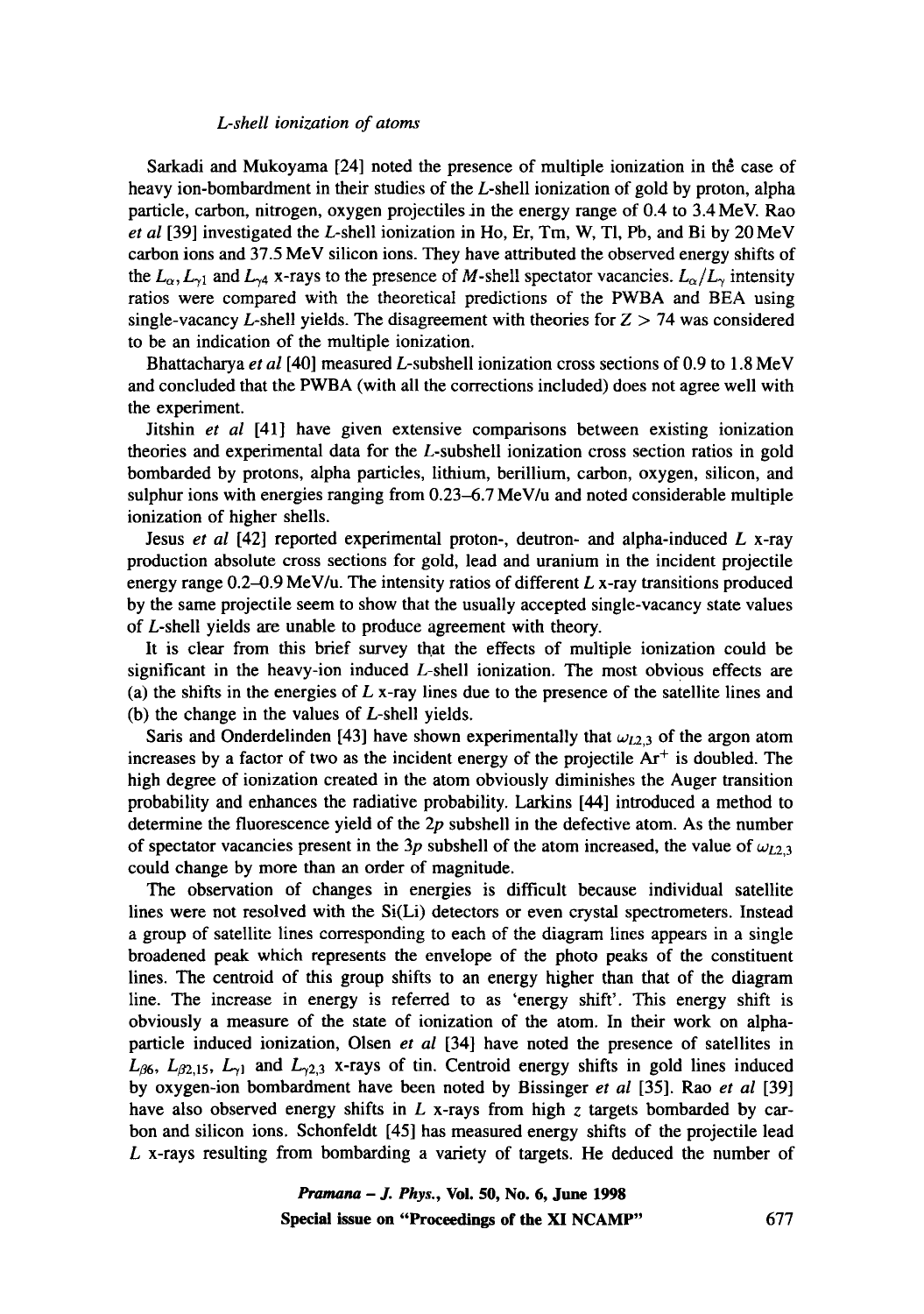spectator vacancies in the Pb atoms by comparing the energy shifts with the calculated shifts.

Uchai *et al* [46] reported the results of an investigation of L x-ray spectra from seven elements in the 70  $\leq$  Z  $\geq$  90 range. Thin metal targets were bombarded with 107 MeV  $Ag<sup>6+</sup>$ . From the observed L x-ray energy shifts and L x-ray emission rates, the L-shell ionization cross section ratios were deduced by adopting procedures that permit an estimation of the degree of multiple ionization and the values of the x-ray and Coster-Kronig yields in the presence of spectator vacancies. They showed that the branching ratios of L-subshell characteristic x-ray transitions are substantially altered by the presence of spectator vacancies. The observed  $L$  x-ray intensity ratios are consistent with Scofield rates, provided that these rates are multiplied by simple scaling factors. They deduced that the heavy-ion bombardment resulted in about 7 vacancies in the  $M$  shell, about 20 vacancies in the N shell and about 7 vacancies in the O shell in addition to the single vacancy in the  $L$  shell. They have also established that the highest energy line in the  $L_{\gamma}$  series can be identified as an  $L_{1-}O_{4,5}$  transition proceeding in the presence of numerous multiple vacancies.

The multiple vacancies in the  $M$  and higher shells created during the ion-atom collision may not be all filled prior to radiative filling of the  $L$  vacancy, and therefore act as spectators during  $L$  x-ray emission As a result, the binding energies of all levels increase because of less screening of the nuclear charge. Because the binding energies of the inner shells shift more than those of the outer shells, the difference in binding energies between two particular levels widens with a consequent increase in the energy of the emitted x-ray. The energies of 10 L x-rays  $(L_i, L_{\alpha 1}, L_{\alpha 2}, L_{\beta 1}, L_{\eta}, L_{\gamma 1}, L_{\gamma 2}, L_{\gamma 3}, L_{\gamma 4}$  and  $L_{\gamma 4'}$ ) are calculated for the seven elements (Yb, Ta, W, Pt, Au, Pb and Th) studied in this work. These energies are found with a Dirac-Fock computer program [39] as differences of configuration-average total energies for various configurations up to 11 spectator vacancies in the  $M$  shell. The energy shift of an  $L$  x-ray for a particular configuration is determined by subtracting from its transition energy the corresponding value for the configuration with no  $M$  vacancies. The observed energy shifts in  $eV$  for the case of gold are 204 for  $L_1$ , 169 for  $L_{\alpha}$ , 212 for  $L_{\beta 1}$ , 577 for  $L_{\gamma 1}$ , 546 for  $L_{\gamma 2,3}$ , 874 for  $L_{\gamma 4,4'}$ .

An average energy shift can be obtained by summing the energy shifts of all configurations and dividing by the sum of the M vacancies. For the Au  $L_{\alpha}$  line, for example the calculated average energy shift per  $M$  vacancy is 26 eV. From this value and the experimentally observed shift of  $169 \text{ eV}$ , it is concluded that approximately seven M shell vacancies (denoted as  $V_M$ ) are present in addition to the single L vacancy during the L x-ray emisson in Au. The energy shifts due to vacancies in N and O shells are neglected because the average shifts per vacancy for the Au  $L_{\alpha}$  line are only 0.5 and 0.25 eV, respectively.

The measured intensity ratios characteristic of transitions to the  $L_1$ ,  $L_2$  and  $L_3$  subshells are compared with Scofield values. The  $L_{\alpha}/L_{\iota}$  ratios - for which both transitions filling the  $L_3$  vacancy originate from the M shell are only slightly smaller than the Scofield values, an observation which was also made earlier by Sarkadi and Mukoyama [24]. The situation is quite different with the branching ratios for transitions from different shells. The measured  $L_{\beta 1}/L_{\gamma 1}$  ratios are about 60% higher than the Scofield values. Qualitatively, this result implies that more vacancies are present in the N shell than in the M shell. The  $L_{\gamma,2,3}/L_{\gamma,4,4'}$ ratios similarly suggest that fewer vacancies present in the  $O$  shell than in the  $N$  shell.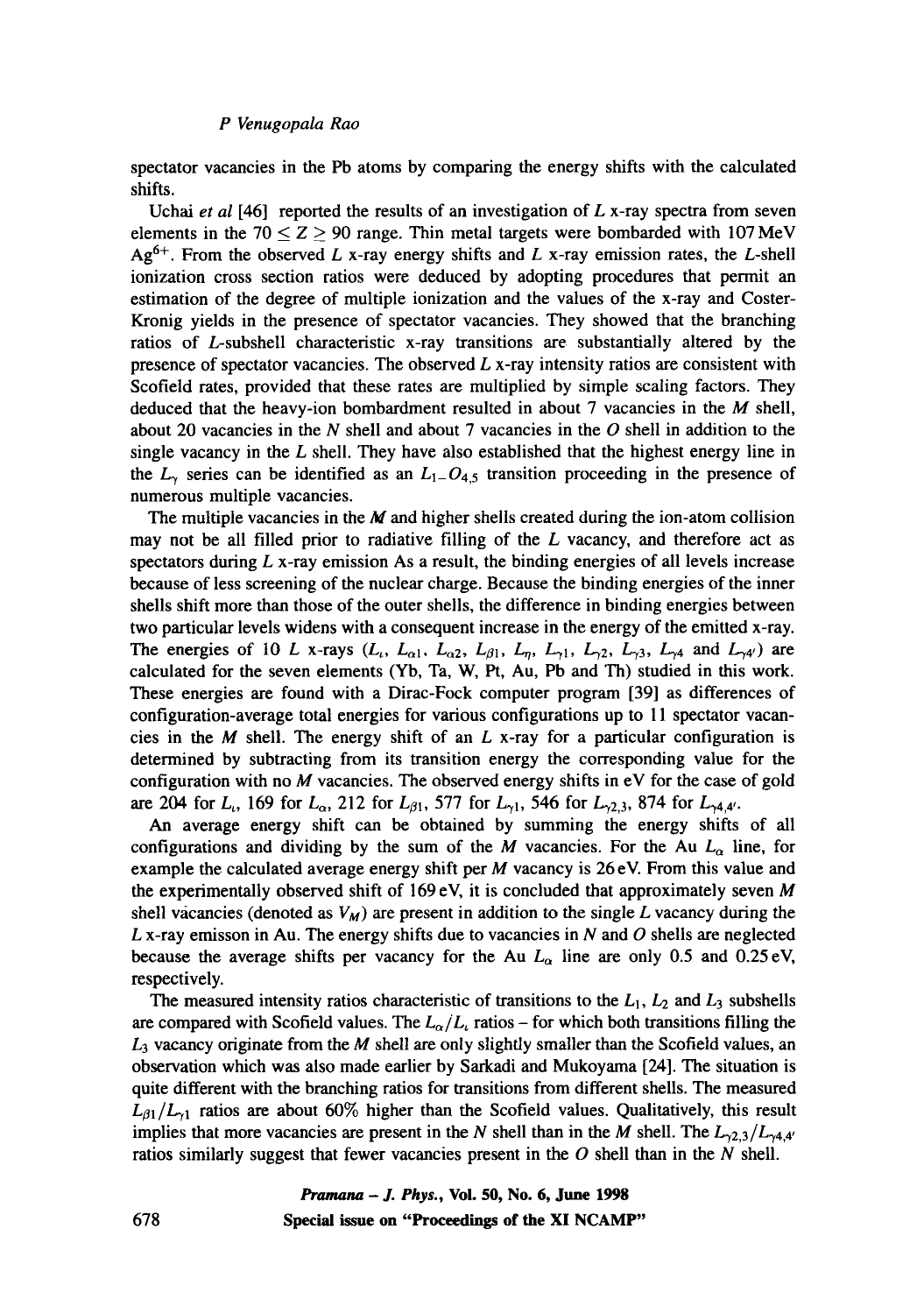|           |                                      |    |                              |                                                                                  | Yields with no spectators                    |        |  |
|-----------|--------------------------------------|----|------------------------------|----------------------------------------------------------------------------------|----------------------------------------------|--------|--|
| Z/Element | Population of<br>spectator vacancies |    | Yields<br>with<br>spectators | <b>Estimates</b><br>Krause<br>(1979)                                             | Theory<br>Chen, Crasemann<br>and Mark (1981) |        |  |
|           |                                      |    |                              | $L_1$ subshell x-ray fluorescence yields in the presence of spectator vacancies. |                                              |        |  |
| 70 Yb     | 9                                    | 24 | 6                            | 0.191                                                                            | 0.112                                        | 0.116  |  |
| 73 Ta     | 8                                    | 20 | 5                            | 0.186                                                                            | 0.137                                        | 0.135  |  |
| 74W       | 7                                    | 21 | 6                            | 0.196                                                                            | 0.147                                        | 0.137  |  |
| 78 Pt     | 7                                    | 20 | 7                            | 0.229                                                                            | 0.114                                        | 0.105  |  |
| 79 Au     | 7                                    | 20 | 7                            | 0.236                                                                            | 0.107                                        | 0.0985 |  |
| 82 Pb     | 7                                    | 21 | 8                            | 0.301                                                                            | 0.112                                        | 0.102  |  |
| 90 Th     | 5                                    | 15 | 9                            | 0.141                                                                            | 0.161                                        | 0.141  |  |
|           |                                      |    |                              | $L_2$ subshell x-ray fluorescence yields in the presence of spectator vacancies. |                                              |        |  |
| 70 Yb     | 9                                    | 24 | 6                            | 0.410                                                                            |                                              | 0.222  |  |
| 73 Ta     | 8                                    | 20 | 5                            | 0.405                                                                            |                                              | 0.258  |  |
| 74 W      | 7                                    | 21 | 6                            | 0.418                                                                            |                                              | 0.270  |  |
| 78 Pt     | 7                                    | 20 | 7                            | 0.476                                                                            |                                              | 0.321  |  |
| 79 Au     | 7                                    | 20 | 7                            | 0.479                                                                            |                                              | 0.334  |  |
| 82 Pb     | 7                                    | 21 | 8                            | 0.526                                                                            |                                              | 0.373  |  |
| 90 Th     | 5                                    | 15 | 9                            | 0.601                                                                            |                                              | 0.479  |  |
|           |                                      |    |                              | $L_3$ subshell x-ray fluorescence yields in the presence of spectator vacancies. |                                              |        |  |
| 70 Yb     | 9                                    | 24 | 6                            | 0.392                                                                            |                                              | 0.210  |  |
| 73 Ta     | 8                                    | 20 | 5                            | 0.384                                                                            |                                              | 0.343  |  |
| 74 W      | 7                                    | 21 | 6                            | 0.391                                                                            |                                              | 0.255  |  |
| 78 Pt     | 7                                    | 20 | 7                            | 0.434                                                                            |                                              | 0.306  |  |
| 79 Au     | 7                                    | 20 | 7                            | 0.438                                                                            |                                              | 0.320  |  |
| 82 Pb     | 7                                    | 21 | 8                            | 0.473                                                                            |                                              | 0.360  |  |
| 90 Th     | 5                                    | 15 | 9                            | 0.535                                                                            |                                              | 0.463  |  |

|  |  |  |  |  | <b>Table 5.</b> $L_1$ subshell x-ray fluorescence vields in the presence of spectator vacancies. |
|--|--|--|--|--|--------------------------------------------------------------------------------------------------|
|--|--|--|--|--|--------------------------------------------------------------------------------------------------|

To estimate the vacancies in the  $N$  and  $O$  shells, a scaling procedure in which the Scofield rates are multiplied by a factor to take the energy shifts [45] into account and by an appropriate scaling factor  $(n_s - V_s)/n_s$  to account for the missing electrons [44], where  $n<sub>s</sub>$  is the number of electrons in the neutral atom and  $V<sub>s</sub>$  is the number of spectator vacancies in the multiply ionized atom for the s shell  $(s = M.N.O...)$ . For gold cited above, where seven M vacancies are estimated, the measured  $L_{\beta 1}/L_{\gamma 1}$  ratio yields an estimate of 20 N vacancies  $(V_N)$  through the application of this scaling procedure. In turn this  $V_N$  value and the measured  $L_{\gamma2,3}/L_{\gamma4,4'}$  ratio imply seven O-shell vacancies for Au. For gold  $n_M = 18$ ,  $n_N = 32$  and  $n_O = 18$ .

The scaling procedure used above to estimate the number of missing electrons or vacancies, is applied to the available theoretical non-radiative and radiative transition rates for singly ionized atoms, and the L-shell x-ray fluoresence yields for atoms with multiple vacancies. Table 5 lists these values for the three subshells along with the values for the single-vacancy states taken from Krause's semi-empirical fit [21] and the theoretical calculations by Chen *et al* [19]. It is quite clear that the presence of several spectator vacancies resulted in substantial increase of the x-ray fluorescence yields in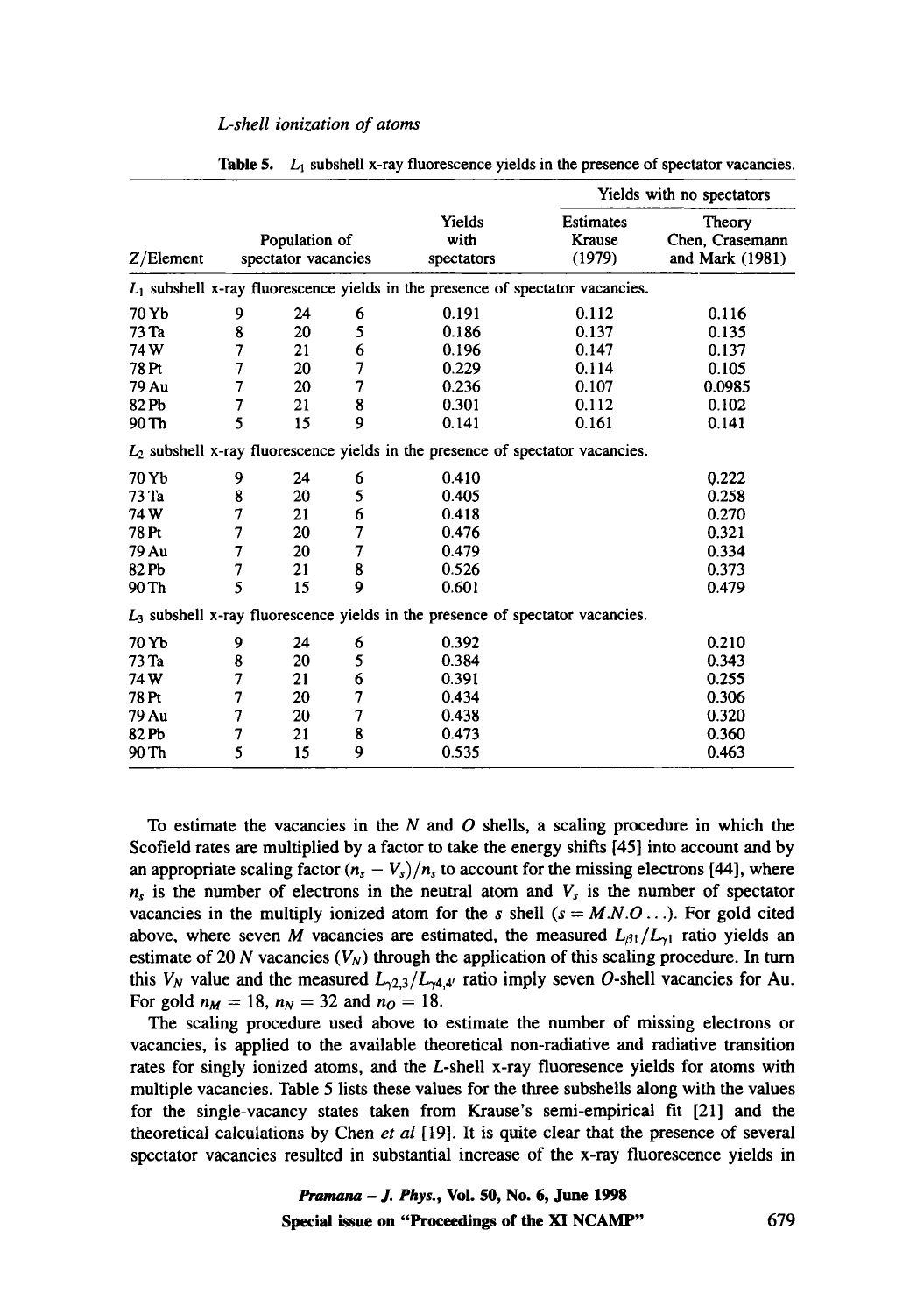almost all the cases studied. To date Uchai's work [48] is the most complete treatment of multiple ionization effects on the  $L$  shell vacancy state decay.

## **6. Conclusion**

The big challenge to understand the effect of multiple vacancies on the L-subshell transitions is under way. It is firmly established that the spectator vacancies alter not only the energies of the diagram lines but also the transition rates. Only scaling procedures are available now to estimate the transition rates for multiple vacancy states and theoretical procedures to calculate them directly are yet to be formulated. The experimentalists are still ahead of theory.

## **Acknowledgements**

The author acknowledges the many helpful discussions with M H Chen and is grateful for his private communication of his new calculations.

## **References**

- [1] W Bambynek, B Crasemann, R W Fink, H U Freund, H Mark, C D Swift, R E Price and P Venugopala Rao, *Rev. Mod. Phys. 44,* 716 (1972) P Venugopala Rao in *Atomic Innershell Processes* II edited by B Crasemann, (New York, Academic, 1975) p.1
- [2] J H Hubbell, Gaithersberg, NIST Internal Report 89-4144 (1989)
- [3] W Jitschin in *X-Ray and Inner-shell Processes* edited by T A Carlson, M O Krause and S T Manson, AIP Conference Proceedings 215, p. 408 (1990)
- [4] J H Scofield, *Phys. Rev.* A18, 1963 (1978).
- [5] D Markevich and B Budick, J. *Phys.* B14, 1553 (1981)
- [6] J L Campbell, L A McNelles, J S Geiger, R L Graham and J S Merritt, *Can. J. Phys.* 52, 488 (1974); 53, 1349 (1975) J S Merritt, *Can. J. Phys.* 53, 1349 (1975)
	- M Tan, R A Braga, R W Fink and P Venugopala Rao, *Phys. Scr.* 37, 62 (1988)
- [7] W Jitschin, G Materlik, U Werner and P Funke, *J. Phys.* BIS, 139 (1985)
- [8] J W Cooper, in *Atomic lnnershell Processes I* edited by B Crasemann (Academic, New York, 1975) p. 159
- [9] J H Scofield, Lawrence Livermore Radiation Laboratory, Report No. UCRL-51326 (1973)
- [10] U Werner and J W Jitschin, *Phys. Rev* A38, 4009 (1988) W J Jitschin, G Grosse and P Rohl, *Phys. Rev.* A39, 103 (1989)
- [11] S L Sorenson, R Carr, S J Schaphorst, S B Whitfield and B Crasemann, *Phys. Rev.* A39, 6241 (1989)
- [12] H P Kelly, *Phys. Rev.* All, 556 (1975)
- [13] D Petrini, *J. Phys.* B14, 3839 (1981)
- [14] B F Davis and K T Chung, *Phys. Rev.* A36, 1948 (1987); 37, 111 (1988); 39, 3942 (1989)
- [15] C A Nicolaldes and T Mercouris, *Phys. Rev.* A36, 390 (1987)
- [16] I P Grant, B J Mckenzie, P H Norrington, D F Mayers and N C Pyper, *Comp. Phys. Commun.*  21, 207 (1980)
- [17] M H Chen, *Phys. Rev.* **A31**, 1449 (1985)
- [18] M H Chen in *X-Ray and Inner-shell Processes* edited by T A Carlson, M O Krause and S T Manson, AIP Conference Proceedings (1990) 215, p. 391

## *Pramana - J. Phys.,* **Vol. 50, No. 6, June 1998**

**Special issue on "Proceedings of the XI NCAMP"**